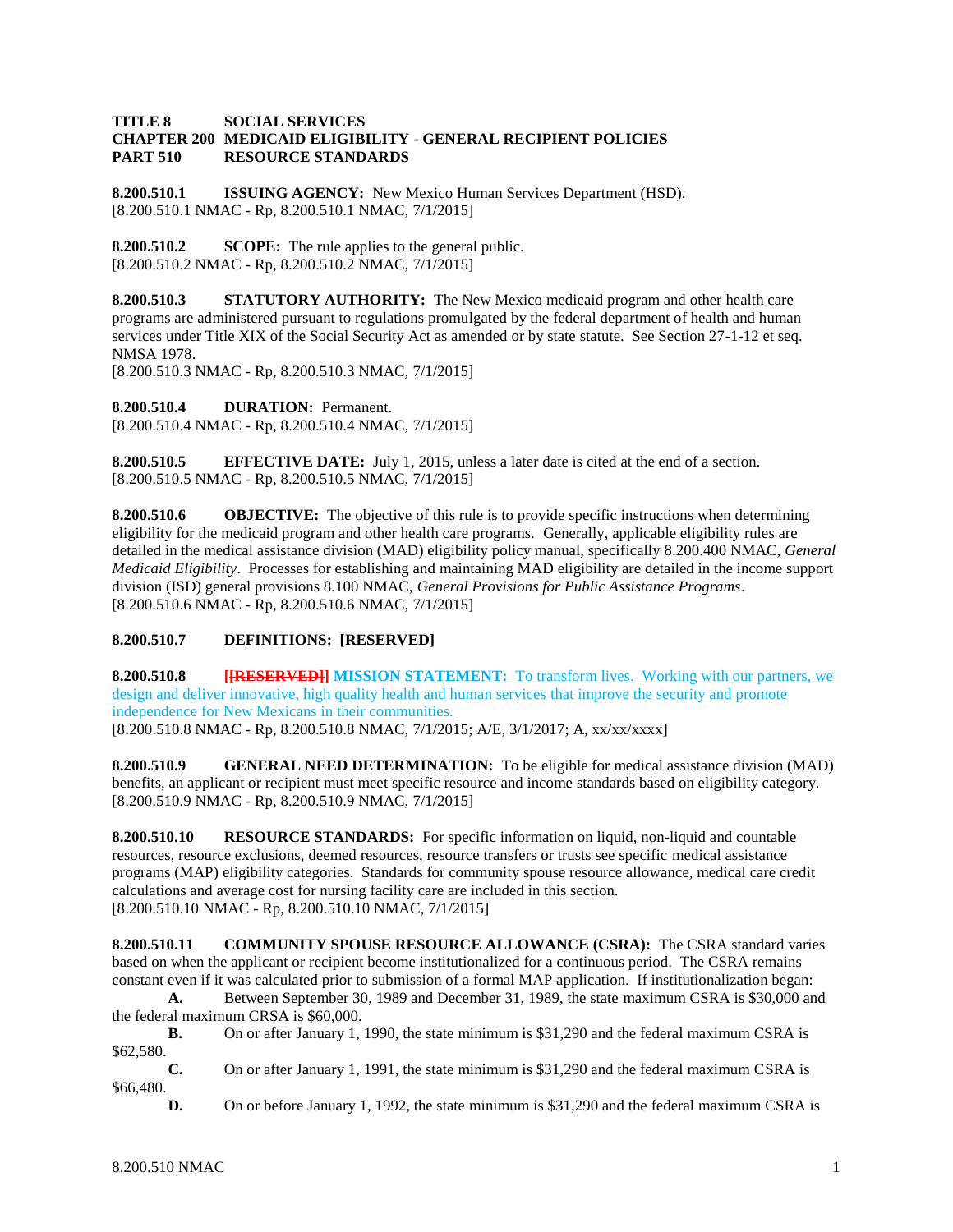| \$68,700.                |                                                                                                          |
|--------------------------|----------------------------------------------------------------------------------------------------------|
| E.                       | On or after January 1, 1993, the state minimum is \$31,290 and the federal maximum CSRA is               |
| \$70,740.<br>F.          | On or after January 1, 1994, the state minimum is \$31,290 and the federal maximum CSRA is               |
| \$72,660.                |                                                                                                          |
| G.<br>\$74,820.          | On or after January 1, 1995, the state minimum is \$31,290 and the federal maximum CSRA is               |
| Н.<br>\$76,740.          | On or after January 1, 1996, the state minimum is \$31,290 and the federal maximum CSRA is               |
| I.<br>\$79,020.          | On or after January 1, 1997, the state minimum is \$31,290 and the federal maximum CSRA is               |
| J.                       | On or after January 1, 1998, the state minimum is \$31,290 and the federal maximum CSRA is               |
| \$80,760.<br>К.          | On or after January 1, 1999, the state minimum is \$31,290 and the federal maximum CSRA is               |
| \$81,960.<br>L.          | On or after January 1, 2000, the state minimum is \$31,290 and the federal maximum CSRA is               |
| \$84,120.<br>М.          | On or after January 1, 2001, the state minimum is \$31,290 and the federal maximum CSRA is               |
| \$87,000.<br>N.          | On or after January 1, 2002, the state minimum is \$31,290 and the federal maximum CSRA is               |
| \$89,280.<br>О.          | On or after January 1, 2003, the state minimum is \$31,290 and the federal maximum CSRA is               |
| \$90,660.<br><b>P.</b>   | On or after January 1, 2004, the state minimum is \$31,290 and the federal maximum CSRA is               |
| \$92,760.<br>Q.          | On or after January 1, 2005, the state minimum is \$31,290 and the federal maximum CSRA is               |
| \$95,100.<br>R.          | On or after January 1, 2006, the state minimum is \$31,290 and the federal maximum CSRA is               |
| \$99,540.<br>S.          | On or after January 1, 2007, the state minimum is \$31,290 and the federal maximum CSRA is               |
| \$101,640.<br>т.         | On or after January 1, 2008, the state minimum is \$31,290 and the federal maximum CSRA is               |
| \$104,400.               |                                                                                                          |
| U.<br>\$109,560.         | On or after January 1, 2009, the state minimum is \$31,290 and the federal maximum CSRA is               |
| V.<br>remains \$109,560. | On or after January 1, 2010, the state minimum is \$31,290 and the federal maximum CSRA                  |
| W.                       | On or after January 1, 2011, the state minimum is \$31,290 and the federal maximum CSRA                  |
| remains \$109,560.<br>X. | On or after January 1, 2012, the state minimum is \$31,290 and the federal maximum CSRA is               |
| \$113,640.               |                                                                                                          |
| Υ.<br>\$115,920.         | On or after January 1, 2013, the state minimum is \$31,290 and the federal maximum CSRA is               |
| Z.<br>\$117,240.         | On or after January 1, 2014, the state minimum is \$31,290 and the federal maximum CSRA is               |
| AA.<br>\$119,220.        | On or after January 1, 2015, the state minimum is \$31,290 and the federal maximum CSRA is               |
| BB.<br>\$119,220.        | On or after January 1, 2016, the state minimum is \$31,290 and the federal maximum CSRA is               |
| CC.                      | On or after January 1, 2017, the state minimum is \$31,290 and the federal maximum CSRA is               |
| \$120,900.<br>DD.        | On or after January 1, 2018, the state minimum is \$31,290 and the federal maximum CSRA is               |
| \$123,600.<br>EE.        | On or after January 1, 2019, the state minimum is \$31,290 and the federal maximum CSRA is               |
| \$126,420.               | [8.200.510.11 NMAC - Rp, 8.200.510.11 NMAC, 7/1/2015; A/E, 1/1/2016; A/E, 3/1/2017; A/E, 8/30/2018; A/E, |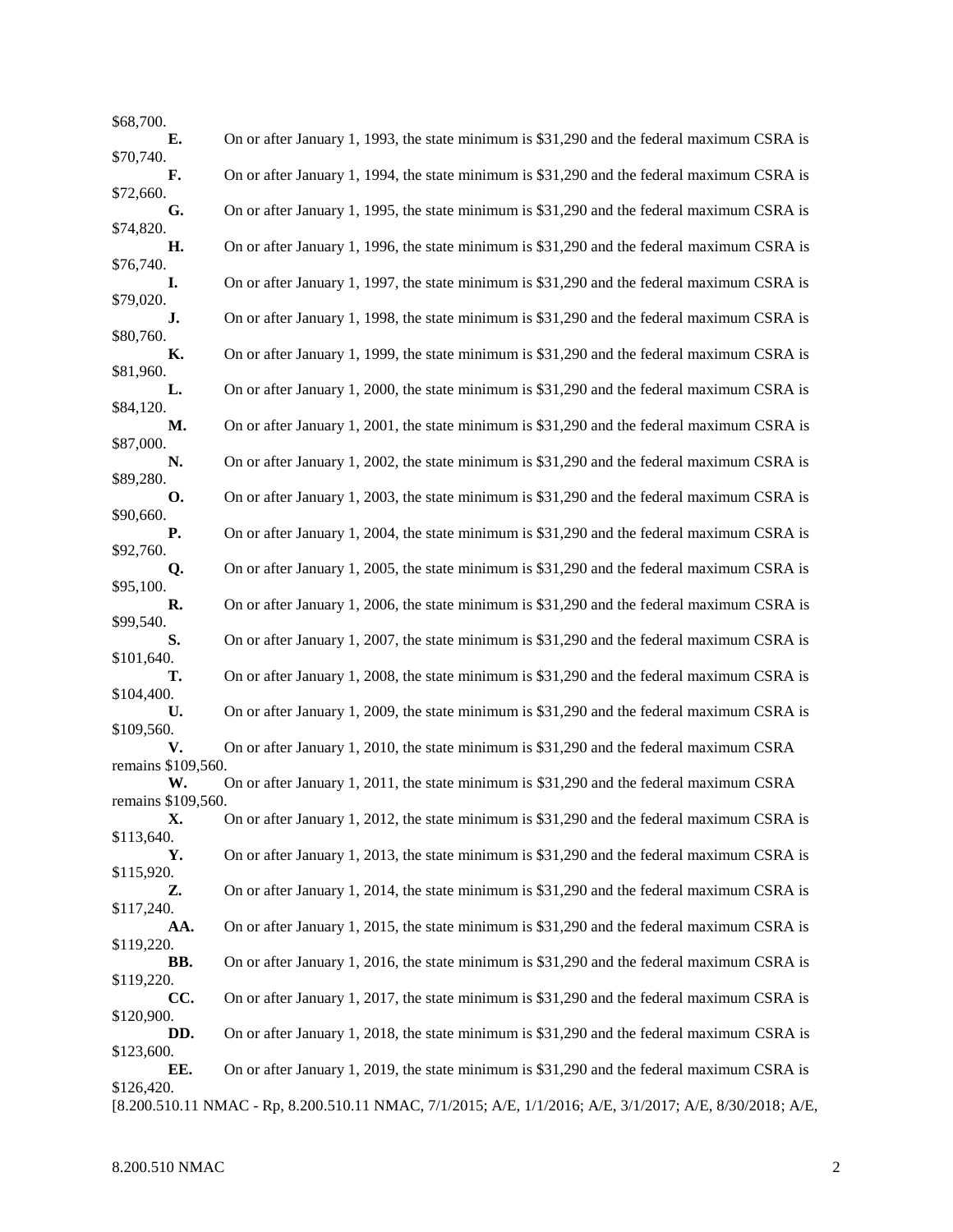#### 4/11/2019; A, 7/30/2019]

**8.200.510.12 POST-ELIGIBILITY CALCULATION (MEDICAL CARE CREDIT):** Apply applicable deductions in the order listed below when determining the medical care credit for an institutionalized spouse.<br> **DEDUCTION DEDUCTION** 

| А. |                      | Personal needs allowance for institutionalized spouse: |                    |
|----|----------------------|--------------------------------------------------------|--------------------|
|    | 1 <del>(1)</del> 1   | <b>[July 1, 2018]</b> July 1, 2019                     | $572$ \$74         |
|    |                      | $[(2)]$ [July 1, 2017]                                 | 570                |
| B. |                      | Minimum monthly maintenance needs allowance (MMMNA):   |                    |
|    | 1 <del>(1)</del>     | [ <del>July 1, 2018</del> ] July 1, 2019               | $[$2,058]$ \$2,114 |
|    | $[\left( 2\right) ]$ | [ <b>July</b> 1, 2017]                                 | [ \$2,030]         |

**C.** The community spouse monthly income allowance (CSMIA) is calculated by subtracting the community spouse's gross income from the MMMNA:

**(1)** If allowable shelter expenses of the community spouse exceeds the minimum allowance then deduct an excess shelter allowance from community spouse's income that includes: expenses for rent; mortgage (including interest and principal); taxes and insurance; any maintenance charge for a condominium or cooperative; and an amount for utilities (if not part of maintenance charge above); use the standard utility allowance (SUA) deduction used in the food stamp program for the utility allowance.

|     | $\lceil (a) \rceil$ | $[\frac{\text{July } 1, 2018}{\text{ July } 1, 2019}]$ | $[$ \$617] \$635   |
|-----|---------------------|--------------------------------------------------------|--------------------|
|     | [4b]                | $[$ July 1, 2017 $]$                                   | [\$609]            |
| (2) |                     | Excess shelter allowance may not exceed the maximum:   |                    |
|     | (a)                 | $[Jan. 1, 2019]$ July 1, 2019                          | $[$1,103]$ \$1,047 |
|     | (b)                 | July 1, 2018                                           | \$1,032            |
|     | (c)                 | Jan. 1, 2018                                           | \$1,060            |
|     | (d)                 | July 1, 2017                                           | \$993              |
|     |                     |                                                        |                    |

**D.** Any extra maintenance allowance ordered by a court of jurisdiction or a state administrative hearing officer.

**E.** Dependent family member income allowance (if applicable) calculated as follows: 1/3 X MMMNA - dependent member's income).

**F.** Non-covered medical expenses.

**G.** The maximum total of the community spouse monthly income allowance and excess shelter deduction may not exceed \$3,161.

[8.200.510.12 NMAC - Rp, 8.200.510.12 NMAC, 7/1/2015; A/E, 3/1/2017; A/E. 8/30/2018; A/E, 4/11/2019; A, 7/30/2019; A, xx/xx/xxxx]

#### **8.200.510.13 AVERAGE MONTHLY COST OF NURSING FACILITIES FOR PRIVATE PATIENTS USED IN TRANSFER OF ASSET PROVISIONS:** Costs of care are based on the date of application registration.<br>
DATE DATE **DATE AVERAGE COST PER MONTH**

|                | DAIL                                    | A VENAGE COST LEN MON |
|----------------|-----------------------------------------|-----------------------|
| A.             | July 1, 1988 - Dec. 31, 1989            | $$1,726$ per month    |
| В.             | Jan. 1, 1990 - Dec. 31, 1991            | $$2,004$ per month    |
| $\mathbf{C}$ . | Jan. 1, 1992 - Dec. 31, 1992            | $$2,217$ per month    |
| D.             | Effective July 1, 1993, for application | \$2,377 per month     |
|                | register on or after Jan. 1, 1993       |                       |
| E.             | Jan. 1, 1994 - Dec. 31, 1994            | $$2,513$ per month    |
| F.             | Jan. 1, 1995 - Dec. 31, 1995            | $$2,592$ per month    |
| G.             | Jan. 1, 1996 - Dec. 31, 1996            | $$2,738$ per month    |
| Н.             | Jan. 1, 1997 - Dec. 31, 1997            | $$2,889$ per month    |
| I.             | Jan. 1, 1998 - Dec 31, 1998             | $$3,119$ per month    |
| J.             | Jan. 1, 1999 - Dec. 31, 1999            | $$3,429$ per month    |
| К.             | Jan. 1, 2000 - Dec. 31, 2000            | $$3,494$ per month    |
| L.             | Jan. 1, 2001 - Dec. 31, 2001            | $$3,550$ per month    |
| М.             | Jan. 1, 2002 - Dec. 31, 2002            | $$3,643$ per month    |
| N.             | Jan. 1, 2003 - Dec. 31, 2003            | $$4,188$ per month    |
| <b>O.</b>      | Jan. 1, 2004 - Dec. 31, 2004            | \$3,899 per month     |
| <b>P.</b>      | Jan. 1, 2005 - Dec. 31, 2005            | $$4,277$ per month    |
| Q.             | Jan. 1, 2006 - Dec. 31, 2006            | \$4,541 per month     |